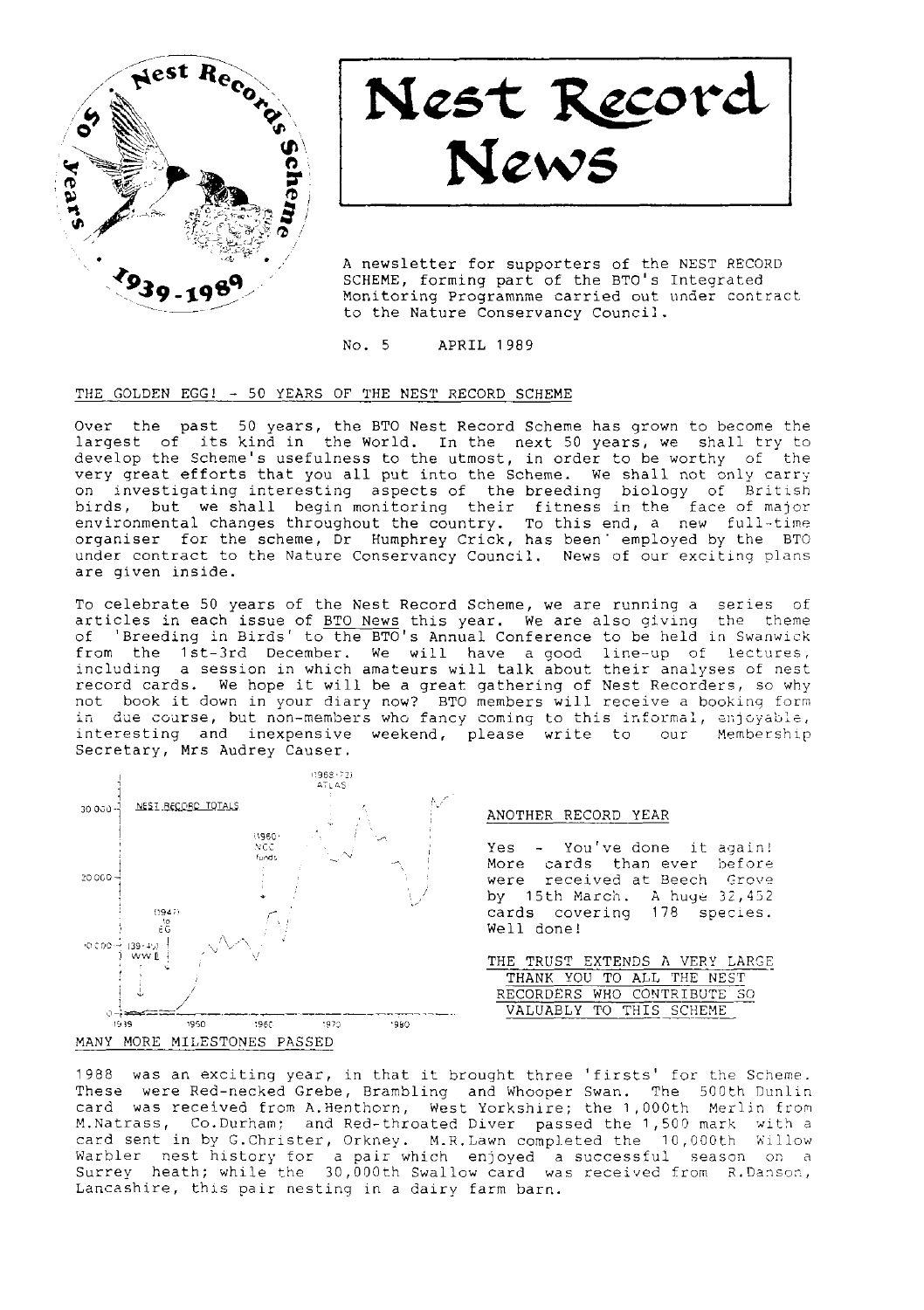#### 1988 - FLYING START LEADS TO BUMPER SEASON

1988 proved to be a highly productive breeding season for a refreshingly wide range of birds, though there were some notable exceptions. It all began with<br>an unseasonally mild spell of weather in January which triggered off a<br>scattering of unusually early nesting attempts by birds such as Great Cres Grebe, Barn Owl, Robin and Blue Tit. Fine weather continued through spring until late June, in most parts of the-country, before rains arrived.<br>Thankfully, there-was a lack of those-prolonged-cool-damp-spells which have upset breeding birds in so many recent y<mark>ears. Many species, from Kestre</mark>.<br>Buzzard and Osprey to Blackbird, Stonechat and Willow Warbler, consistent. raised large broods, Countrywide, most general comments from nest recorders existe targe zrees. Councrywise, mode gonerar commence from mose recordered in the favourable, including 'fantastic season' (Inverness), 'very good' (Mid Wales), 'fine early on' (Surrey), 'upsurge in residents' (Herts), 'our best ever' (Hants).

#### EARI,Y OWLS AND RAPTORS FLOURISH

A damp summer, then a mild 1987-88 winter, resulted in high populations of small rodents and, consequently, for most early nesting owls and diurnal raptors a very productive year. There were many reports of high occupancy by<br>Tawny Owls, with generally large, healthy broods, while Barn Owls regularly reared second sets of young up to October. Kestrels enjoyed an exceptionally early and rewarding season, with first eggs laid from late March. It was encouraging to note Peregrine and Merlin taking fresh, or re-occupying,<br>traditional haunts despite local disturbance and egg stealing. Further good news cane from those scarce raptors making a come-back. Marsh Harriers continued to expand with some fifty nests occupied, while Osprey reared over fifty young, the highest since recolonisation. Golden Eagle-fared well<br>notably in west Scotland, while the reintroduced Sea-Eagles reared anothe set of eaglets and the non-breeding population continued to swell.

### TITMICE SUCCEED AS PIED FLYS SUFFER

Resident titmice populations were at high levels following\_the record-<br>breaking year\_of 1987\_and good\_over-wintering survival, \_\_Nestbox\_\_scheme operators, in both gardens and woodlands, reported a wide range of clutch and brood sizes, but most families were reared successfully before the rains of June and July. It was an early and compact laying season for Blue, Coal and Great Tit, with little evidence of repeat layings and second broods. Migrant Pied Flycatcher and Redstart also showed a generally high level of nestbox occupancy, with fresh sites taken in parts of the north and west. Again<br>many early clutches were laid, but the summer rains impaired breeding<br>performance in some places, limiting brood sizes and repeat attempts

#### PROTRACTED SEASON FOR MANY

An early return by many spring migrants, including Willow Warhler, whitethroat, Whinchat and Yellow Wagtail, resulted in clutches started from eight or more days earlier than the average for the 1980s. An unusually high proportion of second clutches were underway by the third week of May,<br>recalling 1960s conditions by old hands. For some birds it proved to be a protracted season with regular-repeat layings: for instance, cases of<br>confirmed triple-brooding were-recorded for Swallow,-Stonechat and Pied Waqtail.

Overall, then, 1988 will be recalled by most nest recorders as a very<br>successful field season. Now, with a second successive mild winter in<br>Britain and, apparently, rains having returned to improve the habitat foı many of our birds wintering in Africa, all should be set fair for an exciting breeding season on our own local patches. Enjoyable nest finding and recording!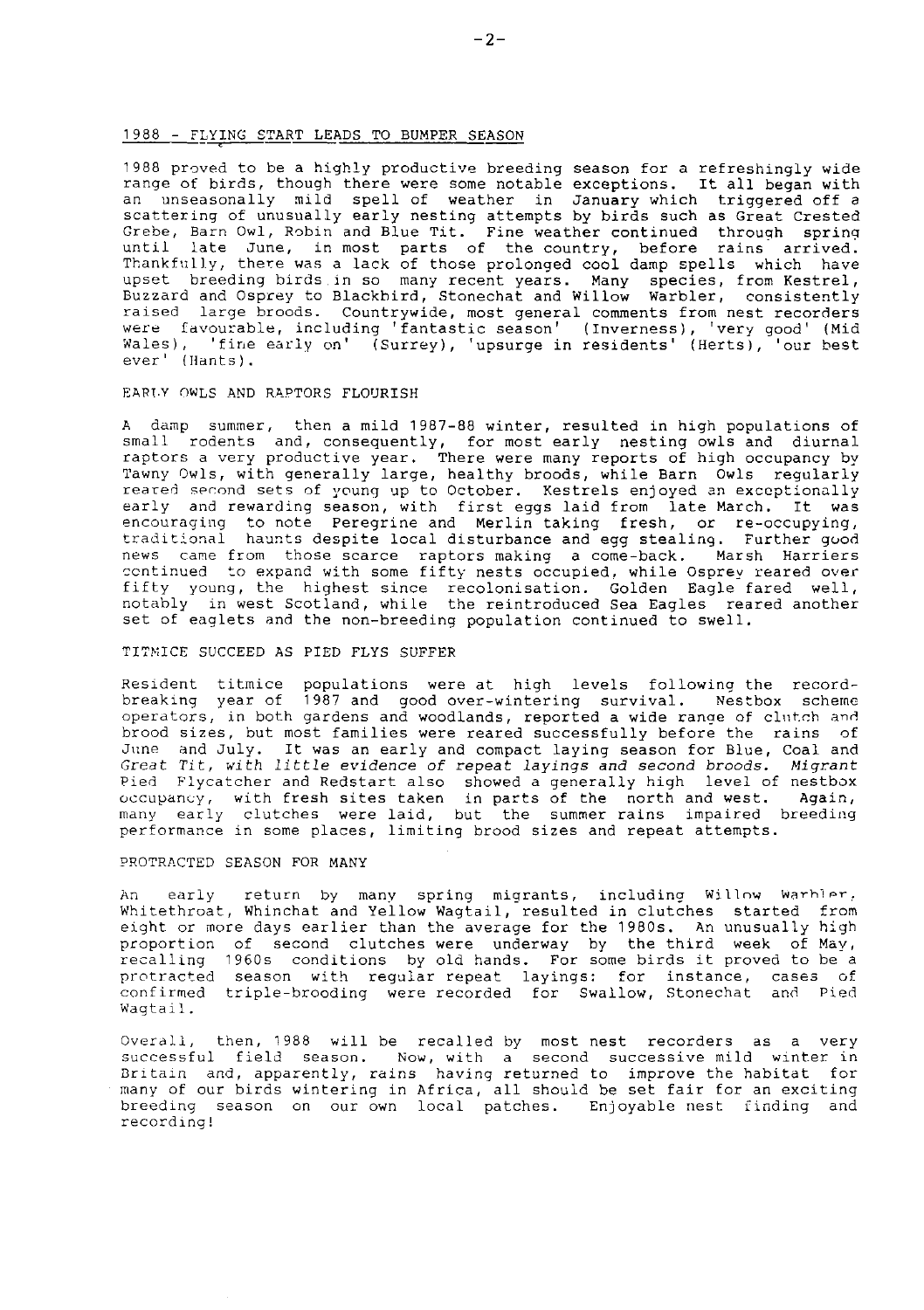### 1988 CARD INTAKE - SAMPLE HIGHLIGHTS

The central strength of the Nest Record Scheme comes each year from those birdwatchers who fill in a handful of detailed cards for nests found on their local patch. Others are able to spend more time, sometimes concentrating on particular birds. Those nest finders who completed one hundred or more cards are listed below to give some idea of the spread of nest finders, to show<br>which species are receiving specialist attention and just what can be<br>achieved by an individual or group. Those birdwatchers operating through a<br>loc and reduce the Trust's time with administration. This year the Trus<br>received cards from 494 individuals and from 51 groups. THANK YOU ALL!

G.Alexander (Hants) 141 cards inc. 44 Swallow, 22 Blackbird; <u>W.D.Allen</u><br>(Shrops) 228 inc. 41 House Martin, 22 Blue Tit; <u>G.E. & G.K. Austin</u> (Shrops)<br>349 inc. 11 Ring Ouzel, 21 Wood Warbler, 112 Pied Flycatcher; P.Baker<br>( Nightingale; <u>Mr & Mrs J.Barrett</u> (Co. Durham) 173 inc. 88 Blue Tit, 29 Great<br>Tit; <u>G.G. & I.M.Bates and N.R.Poster</u> (Sutherland) 110 inc. 4 Golden Eagle, 9<br>Hooded Crow; <u>L.G.Baxter</u> (Clwyd) 782 inc. 54 Oystercatcher, 39 C H<u>.Bradley</u> (Co.Down) 104 inc. 10 Sedge Warbler, 77 Hooded Crow; <u>J.E.A.Brook &</u><br>R.Cooke (Warks) 648 inc. 152 Woodpigeon, 43 House Martin, 96 Blackbird; R.H.Bucknall (Northumberland) 130 inc. 5 Wigeon, 1 Black Grouse, 2 Siskin; P.J.K.Burton, T.Holder, P.Johnson & M.Hunt (Herts) 194 inc. 139 Kestrel, 35<br>Tawny Owl; R.F.E.Butler (Worcs) 181 inc. 30 Canada Goose, 21 Mallard;<br>J.Clark (Gwynedd) 180 inc. 9 Little Grebe, 23 Tufted Duck, 60 Common Tern;<br>J D.Cox & B.Hawes (Bucks) 680 inc. 39 Pied Wagtail, 159 Blackbird, 38<br>Chaffinch; A.V.Cross (Dyfed) 110 inc. 11 Peregrine, 81 Raven; Captain<br>A.J.Crease (Hants) 101 inc. 11 Stone Curlew, 25 House Martin; <u>R.E.Danson</u><br>(Lancs) 3 Merlin, 78 Pied Flycatcher; <u>S.J.Denny</u> (Suffolk) 279 inc. 63 Sandwich Tern, 13<br>Avocet; <u>J.Driver</u> (Gwynedd) 140 inc. 28 Pied Flycatcher, 38 Carrion Crow;<br><u>D.Elliott (Powy</u>s) 175 inc. 100 Pied Flycatcher, 39 Blue Tit; <u>M.R</u> 10 Grey Wagtail, 60 Blue Tit; <u>D.M.Francis</u> (Northants) 139 inc. 22 Coal Tit<br>46 Blue Tit; <u>D.J.Garner</u> (Cambs) 206 inc. 9 Long-eared Owl, 3 Kingfisher; <u>Dr.R.Creen</u> (Llancillo Ringing Group, Surrey) 102 inc. 40 Pied Flycat 46 Blue Tit; <u>D.J.Garner</u> (Cambs) 206 inc. 9 Long-eared Owl, 3 Kingfisher; Dr.<br>G.R.Green (Llancillo Ringing Group, Surrey) 102 inc. 40 Pied Flycatcher, 27<br>Blue Tit; Major J.J.Gordon RAOC (Outer Hebridss) 214 inc. 13 Red-th Naturalists' Society) 234 inc. 36 Blackbird, 49 Willow Warbler, 13<br>Yellowhammer; <u>W.Hartley & Mrs S.Thomson</u> (N. Yorks) 117 inc. 24 Blackbird, 13<br>Chaffinch; <u>P.Hawkey</u> (The National Trust, Northumberland) 1,022 inc. 228 Sh 135 Eider, 266 Kittiwake; L.S.Higgins (W. Yorks) 155 inc. 107 Swallow, 9 Song Thrush; I., P. & D.Hildred (Lincs) 172 inc. 18 Wren, 12 House Sparrow; P, & D.Hi1] (Gtr Manchester) 108 inc. 9 Great Crested Grebe, 4 creat Spotter: Woodpecker; <u>T.W.Hill</u> (Merseyside) – 168 inc. 17 Dunnock, 42 Blackbird<br><u>R.Hogarth</u> (South Glamorgan) 120 inc. 97 Lesser-Black-backed Gull, 6 Herrin Gul1; D.Holman & M.coodman (Northants) 111 inc. 27 Sparrowhawk, 5 Hobby; p.R.HoInEEE-lGi?ToIk-J-l nc. 21 1 SwaItow, 2 Eqvprian coose; S.J.HuddIeston (Lincs) 454 inc. 59 Sand Martin, 31 House Martin, 231 Rook; B.R.Hughes<br>(Surrey) 103 inc. 23 Pied Wagtail, 15 Blue Tit; P.Jenks & D.Okines (Bardsey Bird Observatory, Gwynedd) 151 inc. 53 Oystercatcher, 21 Wheatear; <u>G.</u><br>Kaczanow (Devon) 128 inc. 4 Hobby, 6 Whinchat, 22 Raven; <u>J.Kieser</u> (Hants) 338 inc. 64 Swallow, 11 Jay, 36 Yellowhammer, <u>J.M.S.Lewis & S.J.Roberts</u><br>(Gwent) 229 inc. 52 Dipper, 6 Ring Ouzel, 2 Siskin; <u>I.Livingstone</u><br>(Strathclyde) 152 Swallow; <u>J.V.Lloyd</u> (Dyfed) 104 inc. 21 Pied Flycatcher, 4<br>Ma 46 Blue Tit; <u>D.J.Garner</u> (Cambs)<br><u>G.R.Green</u> (Llancillo Ringing G<sub>1</sub>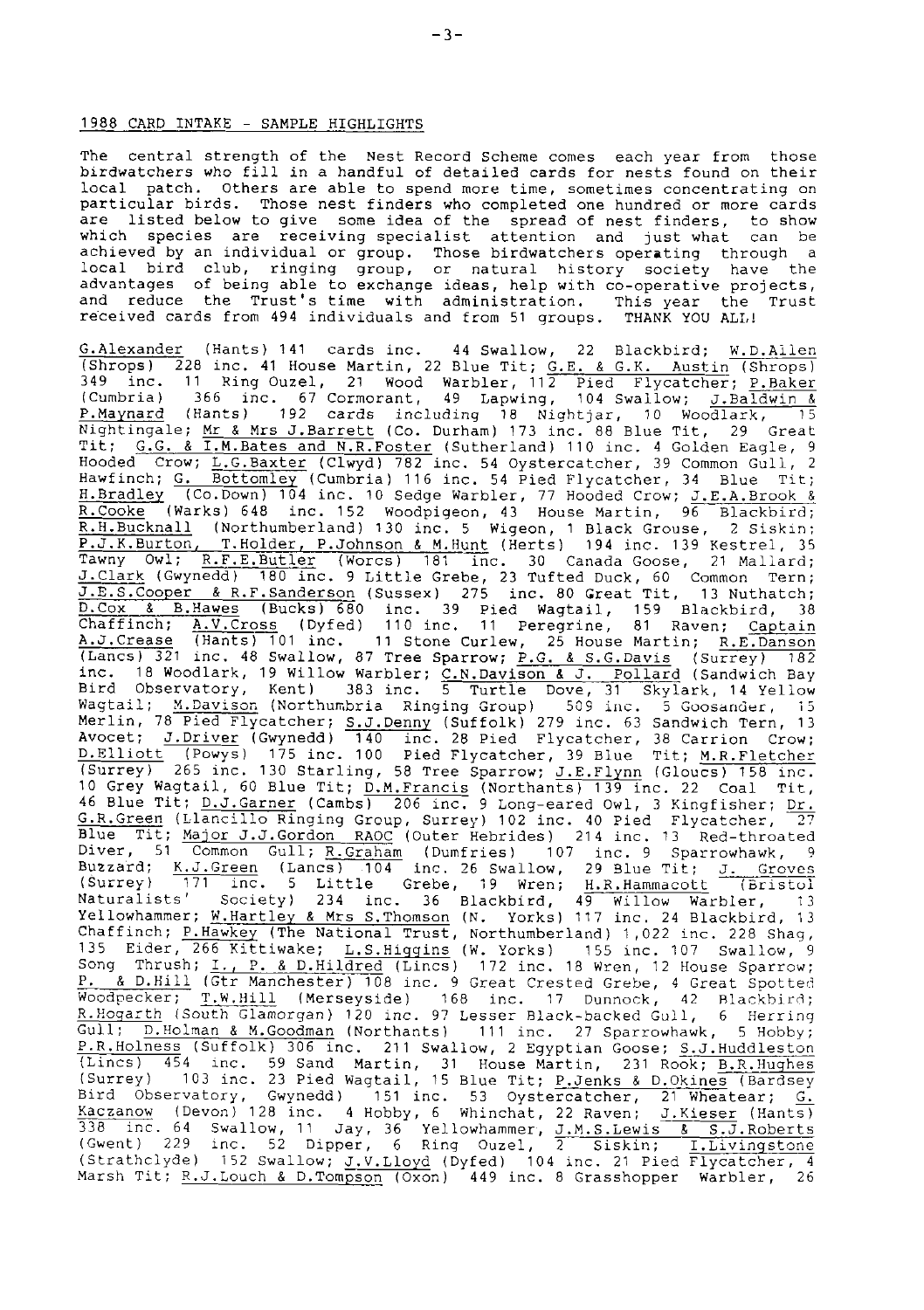Whitethroat, 88 Chiffchaff; D. Luckhurst (Co. Durham) 147 inc. 34 Lapwing, 10 Jackdaw; B.Madden (Dublin) 157 inc. 101 Swallow, 16 Jackdaw; C.F.Mapletoft (Birklands Ringing Group, Notts) 710 inc. 50 Wren, 149 Blackbird, 12 Long-(Birklands Ringing Group, Notes) /10 inc. 50 wren, 149 Blackbird, 12 Long-<br>tailed Tit; F.J.Mawby (Cumbria) 102 inc. 44 Lapwing, 7 Redshank; I.McAlpine<br>(Merseyside) 198 inc. 3 Ptarmigan, 1 Capercaille, 3 Twite; M.O.Meadows Fraction (1414) Community 27 Free Sparrow; G. & D. Moss (Swyneda) (23 Inc. 12<br>
Barn Owl, 59 Pied Flycatcher; M. Mulligan (Warks) 109 inc. 10 House Martin, 5<br>
Jay; <u>Dr P.I. Munroe</u> (Co. Antrin) 177 inc. 135 Swallow, 7 Pied A.B.Old (Cumbria) 128 inc. 71 Pied Flycatcher, 28 Blue Tit; Orkney Ringing Group (per. E.R. Meek) 536 inc. 78 Red-throated Diver, 66 Shag, 40 Hen Harrier, 71 Black Guillemot; P. Page & A. Robinson (Devon) 146 inc. 77 Pied Flycatcher, 46 Blue Tit; R.H.Peart (Dorset) 222 inc. 46 Blackbird, 46 Blue<br>Tit; S.Petty (Argyll) 175 inc. 101 Blue Tit, 57 Great Tit; P.F.J.Playford<br>Tit; S.Petty (Argyll) 175 inc. 101 Blue Tit, 57 Great Tit; P.F.J.Playford inc. 61 Herring Gull, 102 Blackbird, 80 Song Thrush; H.Robb (Stirling) 204 inc. 45 Redstart, 71 Pied Flycatcher; J.A.L.Roberts (Clwyd) 169 inc. 4 Peregrine, 72 Pied Flycatcher; R.S.P.B. Nagshead (Gloucs) 307 inc. 90 Pied Flycatcher, 67 Great Tit; G. Shaw & A. Dowell (Wigtownshire) 201 inc. 66 Barn<br>Owl, 16 Tawny Owl; S. P. Singleton (W. Yorks) 106 inc. 6 Wood Warbler, 53 Blue<br>Tit; <u>South West Notts Ringing Group</u> 431 inc. 15 Little Grebe, 9 Reed Warbler; I.M.Spence (Clwyd) 132 inc. 44 Swallow, 27 Pied Flycatcher; P.Spencer (Staffs) 124 inc. 7 Tufted Duck, 7 Little Ringed Plover; R.J. Stevens (Notts) 167 inc. 51 Coot, 9 Nightjar; R.L.Swann (Glenurquhart Bird Club, Highland) 232 inc. 31 Coot, 9 Nightjar; K.L.Swann (Glenurguhart Bird<br>
Club, Highland) 232 inc. 2 Gossander, 31 Tawny owl, 19 Redstart; Tay Kinging<br>
Group 379 inc. 10 Peregrine, 74 Common Gull, 7 Short-eared Owl; <u>D.</u> Gull, 26 Arctic Tern, 4 Short-eared Owl; G.A.Vaughan (Devon) 120 inc. 75 Pied Surfaceber, 10 Nutrice 1: L.J.J.Vick (Lothian) 123 inc. 17 Figure 1. 17 Wheatear; D.Warden (Avon) 273 inc. 24 Coot, 53 Reed Warbler; E.H.Web<br>(Suffolk) 107 inc. 38 Blue Tit, 19 Great Tit; <u>Mrs P.Webb</u> (Derby) 428 inc. 12<br>St Winnall (Worcs) 107 inc. 7 Great Spotted Woodpecker, 23 Blackbird; R.A. I. Wolfenden (Merseyside) 195 inc. 52 Skylark, 40 Meadow Pipit; E. Wood (Cleveland) 129 inc. 59 Little Tern, 34 Swallow; M.Wright (Landquard Bird Observatory, Suffolk) 156 inc. 22 Oystercatcher, 20 Linnet. SEASONAL COVERAGE

 $10<sup>2</sup>$ y.  $\overline{1}$  $\overline{\mathbf{r}}$  $60$  $\bar{\tau}_0$  $\overline{10}$  $\overline{\mathbf{z}}$  $\overline{10}$ 

How much time and effort do you put into nest recording? Well, many nest recorders put in an amazing number of hours, for which the Trust is very grateful. adjacent histogram shows the relative effort The expended in the field, as calculated from the summary sheets sent in by recorders for 1988: = most days  $=$  few days = none

Interestingly, the picture is barely different from last year's and shows again that searching effort is concentrated between April and June. This, of course, is the peak nesting time for most species, but we are missing a good number of second and third broods. Peter G. Davis' study of Stonechats, on the Surrey<br>heaths, found that 97% of pairs attempted a second<br>brood and 50% a third. This compared with 32% and 10% respectively from the Nest Record Scheme national holdings. We realise that there are many other interesting activities and holidays from July onwards, but return checks in the vicinity of earlier broods will often turn up trumps for you!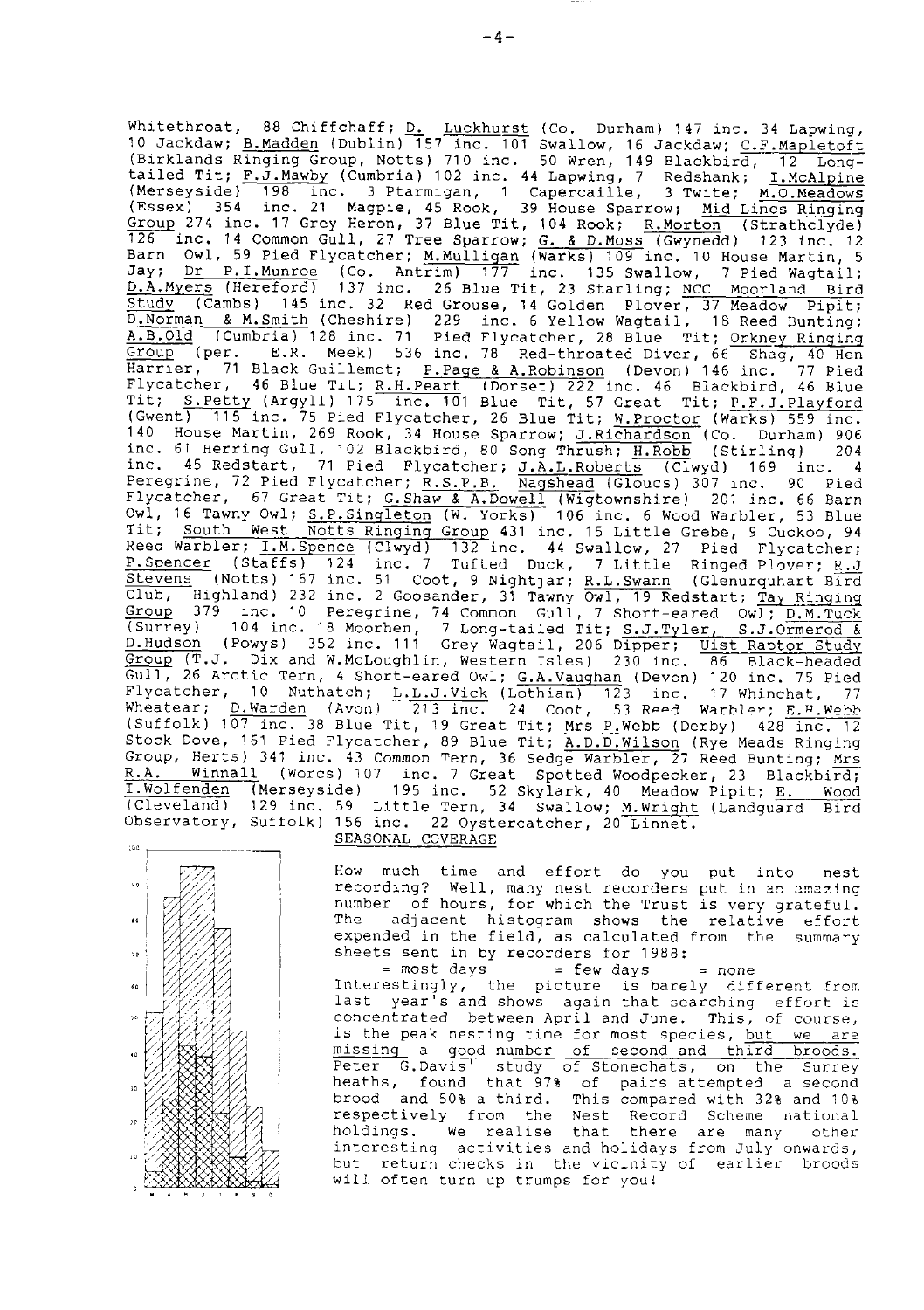# TOTALS FOR NEST RECORD SCHEME FROM PRE 1987 to 1988

| SPECIES                  | Pre-87         | 1987           | 1988           | TOTAL          |
|--------------------------|----------------|----------------|----------------|----------------|
| Red-throated Diver + $*$ | 1,310          | 112            | 122            | 1,544          |
| Black-throated Diver +   | 137            | 6              | 8              | 151            |
| Little Grebe             | 1,341          | 59             | 76             | 1,476          |
| Great Crested Grebe      | 1,788          | 113            | 60             | 1,961          |
| Red necked Grebe +       |                | ٠              | 1              | 1              |
| Slavonian Grebe +        | 129            | 6              | 4              | 139            |
| Black-necked Grebe +     | 12             | ÷              |                | 12             |
| Fulmar                   | 2,035          | 168            | 153            | 2,356          |
| Manx Shearwater          | 51             |                | 3              | 54             |
| Storm Petrel             | 30             |                | 1              | 31             |
| Leach's Petrel +         | 2              |                | ä.             | $\mathbf{2}$   |
| Gannet                   | 18             | 4              | L,             | 22             |
| Cormorant                | 924            | 94             | 7              | 1,025          |
| Shag                     | 2,289          | 260            | 331            | 2,880          |
| Bittern +                | 17             |                |                | 17             |
| Little Bittern +         | 1              | i.             |                | 1              |
| Grey Heron *             | 2,112          | 190            | 121            | 2,423          |
| Mute Swan *              | 2,684          | 120            | 107            | 2,911          |
| Whooper Swan +           | ÷.             | ۰              | 1              |                |
| Greylag Goose +          | 331            | 75             | 18             | 424            |
| Canada Goose             | 1,041          | 153            | 122            | 1,316          |
| Egyptian Goose           | $\overline{c}$ | $\blacksquare$ | 3              | 5              |
| Shelduck                 | 191            | 10             | $\rightarrow$  | 201            |
| Mandarin                 | 141            | 15             | 11             | 167            |
| Wigeon                   | 101            | 9              | 7              | 117            |
| Gadwall                  | 43             | 3              | 4              | 50             |
| Teal                     | 159            | $\mathbf{1}$   | 9              | 169            |
| Mallard                  | 5,552          | 219            | 265            | 6,036          |
| Pintail +                | 7              | 4              | 3              | 14             |
| Garganey +               | $\overline{7}$ |                | L,             | $\overline{7}$ |
| Shoveler                 | 90             | 7              | 6              | 103            |
| Pochard                  | 107            | -              | ۰              | 107            |
| Tufted Duck              | 674            | 56             | 53             | 783            |
| Scaup +                  | 1              | ۰              | -              | 1              |
| Eider                    | 1,328          | 230            | 157            | 1,715          |
| Common Scoter +          | 29             | 1              | 1              | 31             |
| Goldeneye +              | 14             | 4              | 4              | 22             |
| Red-breasted Merganser   | 204            | 4              | 3              | 211            |
| Goosander                | 124            | 16             | 11             | 151            |
| Ruddy Duck               | 17             | 7              | 3              | 27             |
| Honey Buzzard +          | 8              | ۳              | 4              | 8              |
| Red Kite +               | 14             | 1              | -              | 15             |
| Marsh Harrier +          | 5              | $\overline{c}$ | $\overline{2}$ | 9              |
| Hen Harrier + *          | 502            | 74             | 124            | 700            |
| Montaqu's Harrier +      | 45             | 1              |                | 46             |
| Goshawk +                | 70             | 23             | 21             | 114            |
| Sparrowhawk *            | 2,521          | 221            | 237            | 2,979          |
| Buzzard *                | 2,603          | 169            | 140            | 2,912          |
| Golden Eagle +           | 302            | 30             | 16             | 348            |
| Osprey +                 | 25             | 1              | 4              | 30             |
| Kestrel *                | 3,518          | 248            | 365            | 4,131          |
| Merlin + *               | 839            | 127            | 194            | 1,160          |
| $Hobby + *$              | 315            | 18             | 27             | 360            |
| Peregrine + *            | 940            | 126            | 103            | 1,169          |
| Red Grouse               | 449            | 44             | 40             | 533            |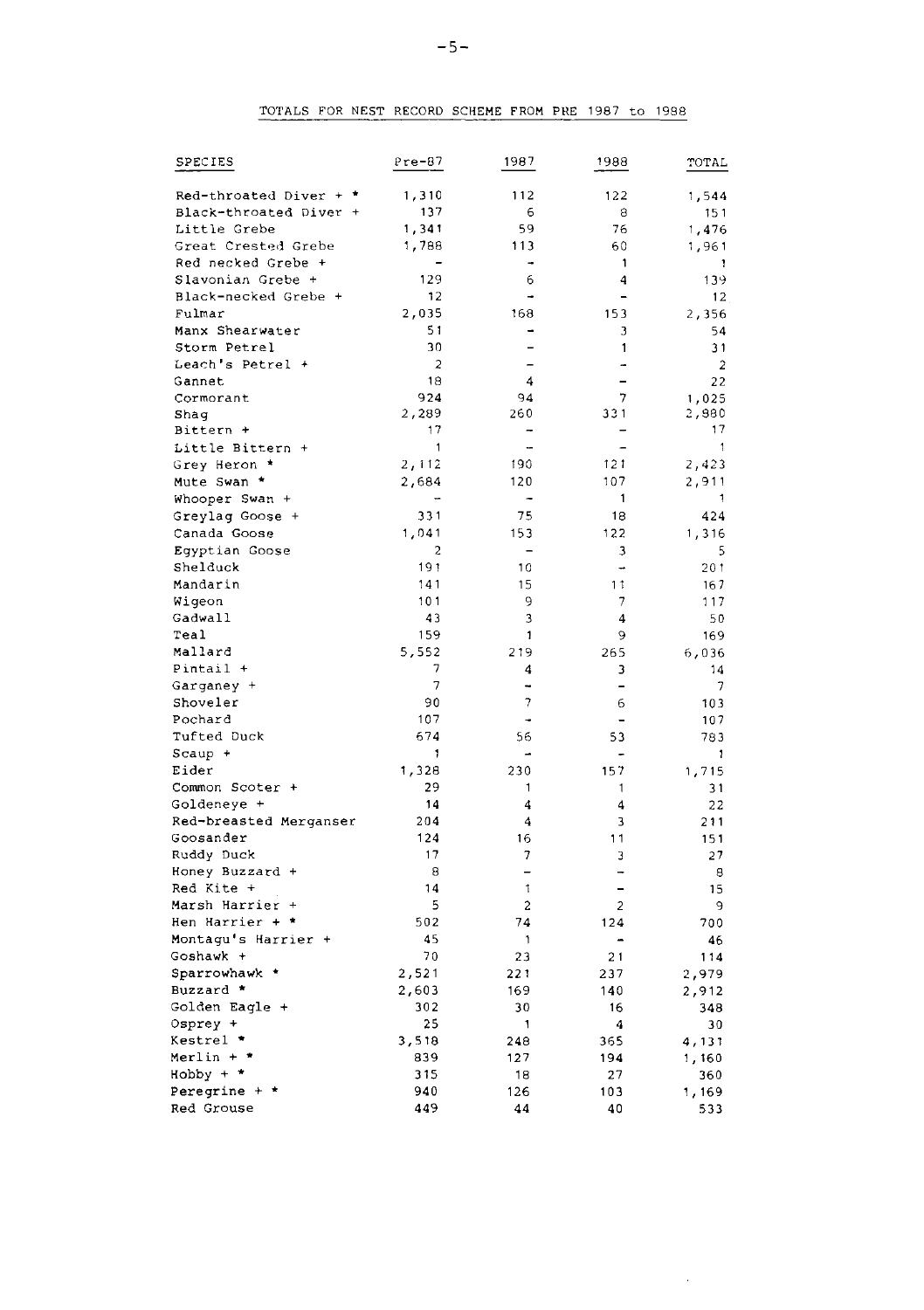| SPECIES                             | $Pre-87$                 | 1987           | 1988                         | TOTAL          |
|-------------------------------------|--------------------------|----------------|------------------------------|----------------|
| Ptarmigan                           | 84                       | $\mathfrak z$  | 6                            | 93             |
| Black Grouse                        | 32                       | $\overline{a}$ | $\overline{a}$               | 32             |
| Capercaillie                        | 61                       | i.             | $\mathbf{1}$                 | 62             |
| Red-legged Partridge                | 371                      | 11             | 8                            | 390            |
| Grey Partridge                      | 713                      | 17             | 7                            | 737            |
| Quail +                             | 10                       |                |                              | 10             |
| Pheasant                            | 1,647                    | 34             | 44                           | 1,725          |
| Lady Amherst's Pheasant             | 1                        | $\overline{a}$ | ۰                            | $\overline{1}$ |
| Water Rail                          | 61                       | $\mathbf{1}$   | $\overline{\mathbf{c}}$      | 64             |
| Corncrake +                         | 25                       | $\mathbf{1}$   | ۳                            | 26             |
| Moorhen *                           | 15,518                   | 436            | 382                          | 16,336         |
| Coot                                | 8,223                    | 366            | 369                          | 8,958          |
| Oystercatcher                       | 7,775                    | 444            | 522                          | 8,741          |
| Avocet +                            | 3                        | 92             | 56                           | 151            |
| Stone Curlew +                      | 369                      | $\mathbf{1}$   | 14                           | 384            |
| Little Ringed Plover +              | 1,013                    | 51             | 53                           | 1,117          |
| Ringed Plover *                     | 4,882                    | 551            | 300                          | 5,733          |
| Kentish Plover +                    | 19                       | -              |                              | 19             |
| Dotterel +                          | 121                      | 5              | 5                            | 131            |
| Golden Plover                       | 610                      | 40             | 52                           | 702            |
| Lapwing *                           | 14,355                   | 667            | 552                          | 15,574         |
| Temminck's Stint +                  | 1                        |                |                              | 1              |
| Purple Sandpiper +                  | 3                        | u,             | $\rightarrow$                | 3              |
| Dunlin                              | 454                      | 45             | 13                           | 512            |
| $Ruff +$                            | $\overline{\phantom{a}}$ | 1              | $\blacksquare$               | 1              |
| Snipe                               |                          | 61             | 41                           |                |
| Woodcock                            | 1,136<br>484             | 17             | 11                           | 1,238          |
|                                     | 6                        |                | б                            | 512            |
| Black-tailed Godwit +<br>Whimbrel + | 42                       | ٠<br>5         |                              | 12<br>47       |
| Curlew                              |                          |                |                              |                |
| Redshank                            | 1,872                    | 101            | 83                           | 2,056          |
|                                     | 1,669                    | 52             | 53                           | 1,774          |
| Greenshank +                        | 125                      | 9              | 3                            | 137            |
| Wood Sandpiper +                    | $\overline{c}$           | -              |                              | $\overline{2}$ |
| Common Sandpiper                    | 954                      | 53             | 35                           | 1,042          |
| Red-necked Phalarope +              | 32                       | $\overline{a}$ | $\ddot{ }$                   | 32             |
| Arctic Skua                         | 209                      | 12             | 8                            | 229            |
| Great Skua                          | 275                      | 11             | 6                            | 292            |
| Little Gull +                       |                          | 3              |                              | 3              |
| Black-headed Gull                   | 3,213                    | 415            | 493                          | 4,121          |
| Mediterranean Gull +                | $\overline{a}$           | ۳              | ÷,                           | $\overline{2}$ |
| Common Gull                         | 1,751                    | 167            | 148                          | 2,066          |
| Lesser Black-backed Gull            | 694                      | 100            | 121                          | 915            |
| Herring Gull                        | 3,472                    | 79             | 158                          | 3,709          |
| Great Black-backed Gull             | 764                      | 103            | 97                           | 964            |
| Kittiwake                           | 1,740                    | 285            | 346                          | 2,371          |
| Sandwich Tern                       | 284                      | 226            | 63                           | 573            |
| Roseate Tern +                      | 116                      | 14             | $\qquad \qquad \blacksquare$ | 130            |
| Common Tern                         | 2,578                    | 182            | 304                          | 3,064          |
| Arctic Tern                         | 1,356                    | 1,332          | 213                          | 2,901          |
| Little Tern +                       | 2,779                    | 313            | 212                          | 3,304          |
| Guillemot                           | 687                      | 130            | 73                           | 890            |
| Razorbill                           | 375                      | 56             | 37                           | 468            |
| Black Guillemot                     | 600                      | 159            | 88                           | 847            |
| Puffin                              | 165                      |                |                              | 165            |
| Rock Dove                           | 136                      | 36             | 4                            | 176            |
| Feral Pigeon                        | 831                      | 45             | 43                           | 919            |
| Stock Dove *                        | 3,707                    | 180            | 145                          | 4,032          |
| Woodpigeon                          | 16, 142                  | 523            | 544                          | 17,209         |
| Collared Dove *                     | 1,914                    | 179            | 153                          | 2,246          |
| Turtle Dove                         | 1,620                    | 31             | 20                           | 1,671          |
|                                     |                          |                |                              |                |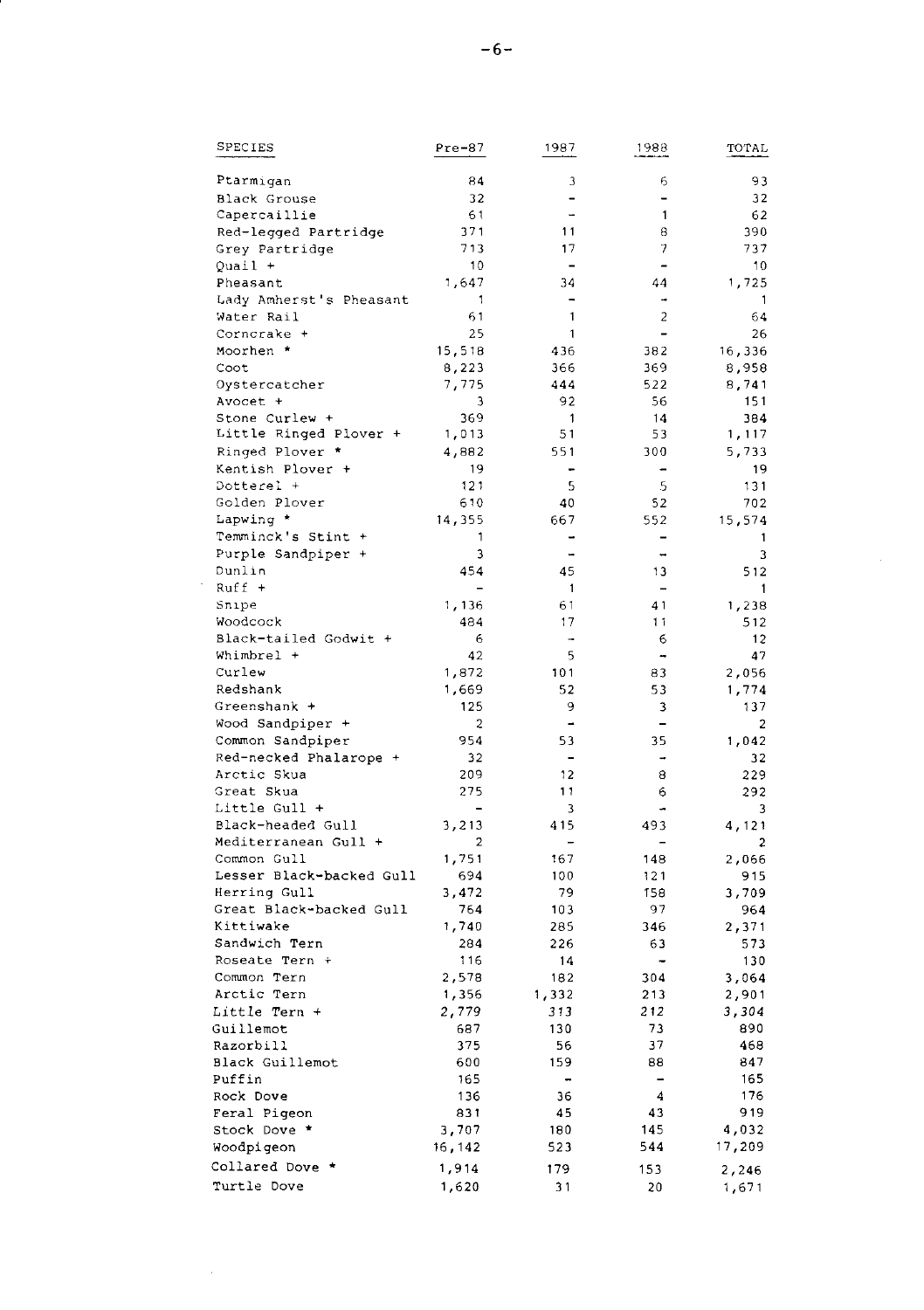| SPECIES                                               | $Pre-87$         | 1987                     | 1988                     | TOTAL            |
|-------------------------------------------------------|------------------|--------------------------|--------------------------|------------------|
|                                                       | 1                | $\mathbf{1}$             |                          | $\overline{2}$   |
| Ring-necked Parakeet                                  |                  | 52                       | 52                       | 1,554            |
| Cuckoo                                                | 1,450<br>1,056   | 142                      | 236                      | 1,434            |
| Barn Owl + *                                          | 1                | $\overline{\phantom{0}}$ | $\overline{\phantom{0}}$ | 1                |
| Snowy Owl +                                           |                  | 55                       | 48                       | 1,172            |
| Little Owl *                                          | 1,069            | 321                      | 361                      |                  |
| Tawny Owl *                                           | 3,682<br>410     | 22                       | 31                       | 4,364<br>463     |
| Long-eared Owl *                                      | 186              | 25                       | 29                       | 240              |
| Short-eared Owl *                                     | 542              | 87                       | 50                       | 679              |
| Nightjar                                              | 804              | 28                       | 36                       | 868              |
| Swift                                                 | 369              | 17                       |                          | 420              |
| Kingfisher +                                          | 1                | Ē,                       | 34<br>Ĭ.                 | 1                |
| Hoopoe +<br>Wryneck +                                 | 11               | 1                        | $\mathbf{1}$             | 13               |
|                                                       | 224              | 7                        | 13                       | 244              |
| Green Woodpecker                                      | 614              | 43                       | 52                       | 709              |
| Great Spotted Woodpecker<br>Lesser Spotted Woodpecker | 114              | 6                        | 5                        | 125              |
| Woodlark +                                            | 371              | 28                       | 37                       | 436              |
| Skylark *                                             |                  | 240                      | 141                      |                  |
|                                                       | 5,390<br>684     | 87                       | 79                       | 5,771<br>850     |
| Sand Martin<br>Swallow *                              | 28,438           | 1,476                    | 2,171                    | 32,085           |
|                                                       | 3,129            | 356                      | 616                      | 4,101            |
| House Martin                                          |                  |                          | 48                       | 1,214            |
| Tree Pipit                                            | 1,123<br>6,690   | 43<br>352                | 312                      | 7,354            |
| Meadow Pipit *                                        |                  | 19                       |                          |                  |
| Rock Pipit                                            | 450<br>780       | 13                       | 24<br>28                 | 493<br>821       |
| Yellow Wagtail                                        |                  |                          | 271                      | 3.701            |
| Grey Wagtail *                                        | 3,146            | 284                      |                          |                  |
| Pied Wagtail                                          | 5,952            | 281                      | 255<br>494               | 6,488            |
| Dipper<br>Wren *                                      | 5,030<br>10,273  | 549<br>319               | 391                      | 6,073<br>10,983  |
| Dunnock                                               |                  | 502                      | 453                      |                  |
| Robin *                                               | 25,117<br>14,667 | 375                      | 464                      | 26,072<br>15,506 |
|                                                       | 342              | 7                        | 22                       | 371              |
| Nightingale                                           |                  | $\overline{\phantom{0}}$ |                          | 1                |
| Bluethroat +                                          | 1<br>119         |                          | 5                        | 126              |
| Black Redstart +                                      |                  | 2<br>199                 |                          |                  |
| Redstart *<br>Whinchat                                | 2,296<br>1,288   | 48                       | 226<br>118               | 2,721<br>1,454   |
| Stonechat                                             | 1,726            | 38                       | 46                       | 1,810            |
|                                                       |                  | 221                      | 155                      |                  |
| Wheatear *                                            | 2,270<br>1,079   | 40                       | 60                       | 2,646<br>1,179   |
| Ring Ouzel<br>Blackbird                               | 104,487          | 2,418                    | 2,088                    | 108,993          |
| Fieldfare +                                           | 3                | $\overline{c}$           | $\overline{\phantom{0}}$ | 5                |
| Song Thrush *                                         | 62,717           | 946                      | 967                      | 64,630           |
| Redwing +                                             | 88               | $\overline{\phantom{0}}$ | 3                        | 91               |
| Mistle Thrush *                                       | 5,602            | 176                      | 178                      | 5,956            |
| Cetti's Warbler +                                     | 17               | 1                        | -                        | 18               |
| Grasshopper Warbler *                                 | 258              | 15                       | 15                       | 288              |
| Savi's Warbler +                                      | 2                |                          |                          | 2                |
| Sedge Warbler                                         | 3,183            | 197                      | 111                      | 3,491            |
| Marsh Warbler +                                       | 106              |                          |                          | 106              |
| Reed Warbler *                                        | 7,851            | 401                      | 333                      | 8,585            |
| Dartford Warbler +                                    | 327              | 6                        | 18                       | 351              |
| Lesser Whitethroat *                                  | 629              | 16                       | 25                       | 670              |
| Whitethroat *                                         | 4,526            | 90                       | 98                       | 4,714            |
| Garden Warbler *                                      | 1,161            | 64                       | 76                       | 1,301            |
| Blackcap *                                            | 2,092            | 139                      | 105                      | 2,336            |
| Wood Warbler *                                        | 1,377            | 148                      | 110                      | 1,635            |
| Chiffchaff *                                          | 1,470            | 93                       | 125                      | 1,688            |
| Willow Warbler                                        | 9,409            | 336                      | 338                      | 10,083           |
|                                                       |                  |                          |                          |                  |
| Goldcrest *                                           | 602              | 8                        | 9                        | 619              |
| Firecrest +                                           | 8                | 1                        | -                        | 9                |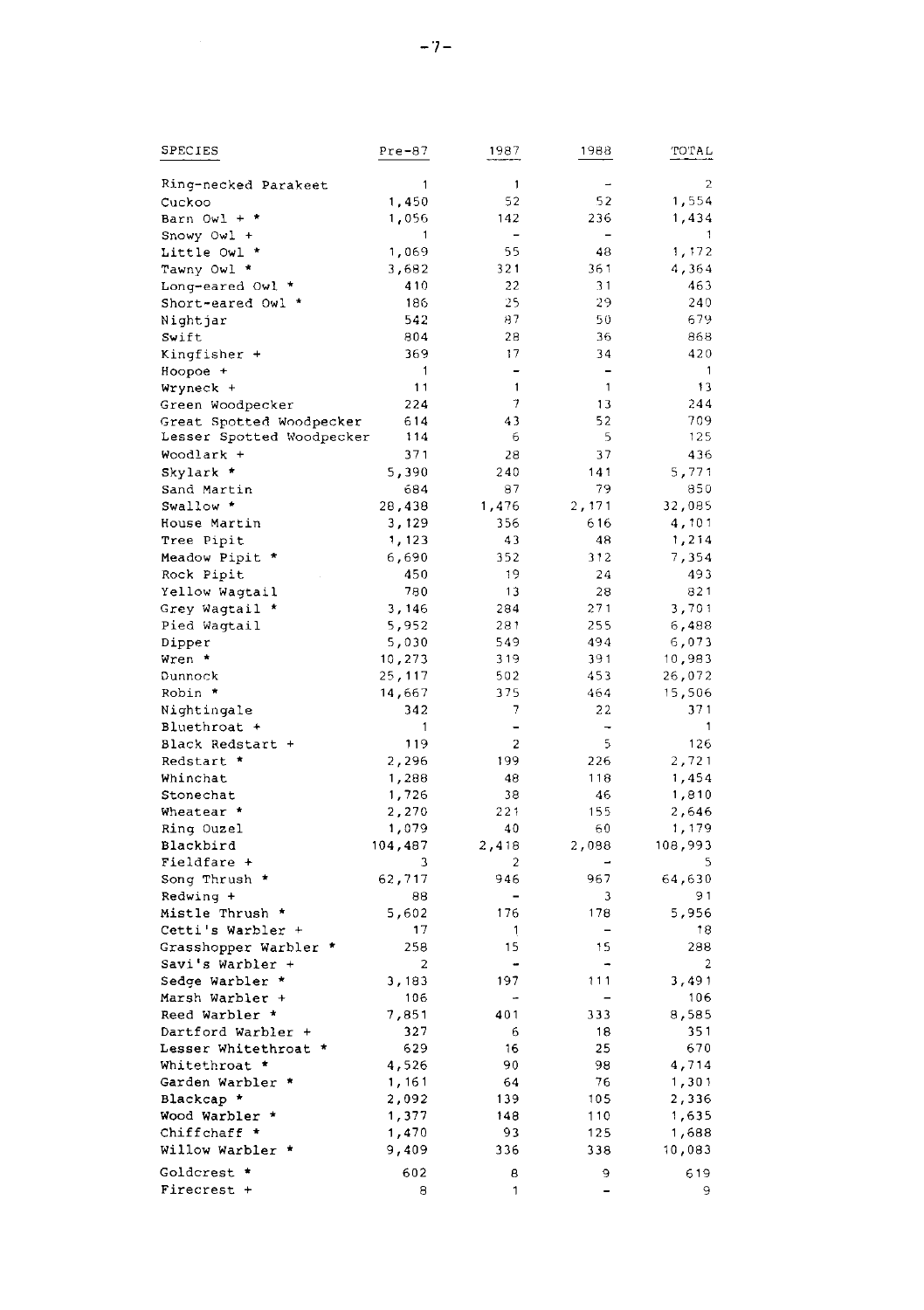| SPECIES                  | Pre-87       | 1987                     | 1988                         | <b>TOTAL</b>   |
|--------------------------|--------------|--------------------------|------------------------------|----------------|
| Spotted Flycatcher       | 7,614        | 334                      | 306                          | 8.254          |
| Pied Flycatcher          | 13,945       | 1,566                    | 1,861                        | 17,372         |
| Bearded Tit +            | 53           |                          |                              | 53             |
| Long-tailed Tit          | 3,159        | 103                      | 102                          | 3,364          |
| Marsh Tit                | 878          | 32                       | 31                           | 941            |
| Willow Tit               | 328          | 15                       | 19                           | 362            |
| Crested Tit +            | 145          | 20                       | 14                           | 179            |
| Coal Tit                 | 3,417        | 148                      | 154                          | 3,719          |
| Blue Tit                 | 38,566       | 2,606                    | 2,994                        | 44,166         |
| Great Tit                | 24,886       | 1,486                    | 1,736                        | 28,108         |
| Nuthatch *               | 1,330        | 88                       | 127                          | 1,546          |
| Treecreeper              | 1,559        | 85                       | 71                           | 1,715          |
| Short-toed Treecreeper + | 1            | $\overline{\phantom{0}}$ | $\qquad \qquad \blacksquare$ | 1              |
| Golden Oriole +          | $\mathbf{1}$ | 5                        | 9                            | 15             |
| Red-backed Shrike +      | 251          |                          | -                            | 251            |
| Jay                      | 1,109        | 34                       | 33                           | 1,176          |
| Magpie *                 | 4,297        | 209                      | 201                          | 4,707          |
| $Chough +$               | 348          | 27                       | 11                           | 386            |
| Jackdaw                  | 3,573        | 208                      | 216                          | 3,997          |
| Rook                     | 3,460        | 380                      | 935                          | 4,775          |
| Carrion Crow             | 4,009        | 228                      | 200                          | 4,437          |
| Hooded Crow              | 707          | 125                      | 70                           | 902            |
| Raven *                  | 1,816        | 129                      | 151                          | 2,096          |
| Starling *               | 10,106       | 368                      | 475                          | 10,949         |
| House Sparrow            | 9,615        | 213                      | 163                          | 9,991          |
| Trec Sparrow             | 12,182       | 280                      | 284                          | 12,746         |
| Chaffinch *              | 15,800       | 601                      | 429                          | 16,830         |
| Brambling +              |              |                          | $\overline{\mathbf{c}}$      | 2              |
| Serin +                  | 1            | $\mathbf{1}$             | $\overline{\phantom{0}}$     | $\overline{c}$ |
| Greenfinch               | 11,210       | 262                      | 211                          | 11,683         |
| Goldfinch                | 2,356        | 49                       | 47                           | 2,452          |
| Siskin                   | 45           | 4                        | 7                            | 56             |
| Linnet *                 | 21,625       | 427                      | 356                          | 22,408         |
| Twite                    | 754          | 14                       | 9                            | 777            |
| Redpoll                  | 1,168        | 28                       | 19                           | 1,215          |
| Common Crossbill +       | 88           | 5                        | 3                            | 96             |
| Parrot Crossbill +       | 4            |                          | -                            | 4              |
| Scarlet Rosefinch +      | $\mathbf{1}$ |                          | $\overline{\phantom{0}}$     | 1              |
| Bullfinch                | 4,551        | 106                      | 66                           | 4,723          |
| Hawfinch                 | 111          | 3                        | 12                           | 126            |
| Snow Bunting +           | 10           |                          | $\overline{\phantom{a}}$     | 10             |
| Yellowhammer *           | 5,339        | 166                      | 142                          | 5,647          |
| Cirl Bunting +           | 57           | ۰.                       | 1                            | 58             |
| Reed Bunting *           | 6,266        | 157                      | 164                          | 6,587          |
| Corn Bunting *           | 435          | 12                       | 14                           | 461            |
| TOTALS                   | $Pre-87$     | 1987                     | 1988                         | GRAND TOTAL    |
|                          | 699,268      | 32,546                   | 32,452                       | 764,266        |

+ Bird species protected under the 1981 Wildlife and Countryside Act<br>\* TARGET SPECIES - deserving special attention as indicators of enviromental change within the BTO's Integrated Monitoring Program.

The totals for Pre-1987 and 1987 have changed since those printed in Nest Record News No.4 due to the addition of cards received at the BTO after March 1988.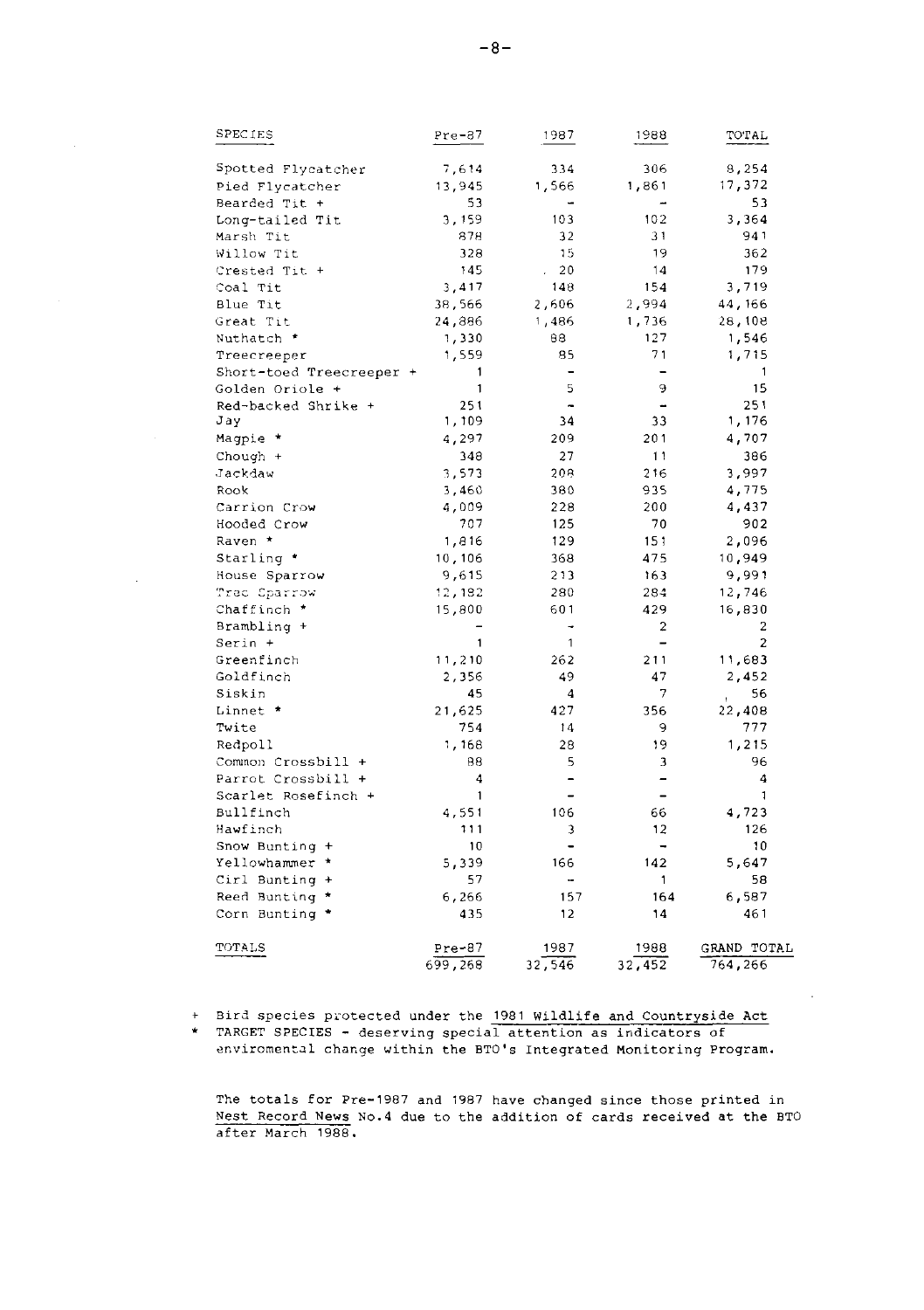### REVIEWING THE NEST RECORD SCHEME - EXCITING THINGS TO COME

Question: Is the Nest Record Scheme doing a good job or can it be improved ? Answer: Yes, on both counts!

So says the Final Report of the group of experts who looked at all aspects of the Nest Record Scheme over a period of two years. Raymond O'Connor, the BTO's previous-Director, realised-the huge-potential of the Nest Record<br>Scheme and made full-use of it in-his numerous-publications, especially Farming and Birds. He was also keenly aware that more could be done with the data than investigating basic breeding biology, although he saw that there were some drawbacks in the data which needed further investigation. So in 1985, he persuaded Ian Newton (of Sparrowhawk and Finches fame) to chair a group that would look inbo the Scheme's workings and objectives. The members of the group were Kevin Briggs, David Hill, Chris Mason and Mike Pienkowski, with major contributions from Raymond O'Connor, David Glue and Sara Cross.

### Major Objectives: Basic Breeding Biology and Monitoring

When the Nest Record Scheme was originally set up, the aim was to provide<br>information on basic breeding biology of British Birds. The Review Group<br>considered that this was still a very worthwhile aim and that analyses of breeding biology were to be thoroughly encouraged.

The quality of Britain's countryside and urban environment needs to be monitored more and more as radical-changes occur in farm-management and<br>pollution control and with-new developments-such as water privatisation. This is to be a major function of the Nest Record Scheme from now on because the breeding performance of birds is an ideal tool for gauging such changes. The BTO stores so much historical data and receives so much valuable new<br>information each year, that we can monitor the countrywide breeding information each year, that we can monitor the countrywide performance of a wide range of species in different regions and habitats. Every contribution of cards, no matter how small, is a valuable brush stroke in a picture that can only be produced by the combined efforts of many<br>people. We will start to produce annual summaries, much like those for CBC and WBS, to let you know how the breeding birds of Britain are faring. The Trust sees the need for some more feedback to you, our Nest Recorders, as essential in showing how useful are everybody's efforts.

We shall be combining the findings from Nest Record Cards with other BTO data (such as from CBC and ringing) to find the influence of aspects like clutch size and fledging success on movements, mortality and population sizes of birds. This Integrated Monitoring Scheme is going to be a very important and very exciting development within Lhe BTO over the next few years and Nesr Recording wiII be at its hub.

### Improving the Scheme: A New Nest Record Card

It might seem hard to believe, but the faithful green Nest. Recor<br>Card needs to be modified after all these years, to make both-you and our lives easier.

(a) <u>Habitat Recordin</u>g: Currently, there is a large blank space on the :Nes Record Card for writing in details of habitat. This is unsatisfactory for a<br>number of reasons. (1) The nest recorder has little guidance as to the sort of information or detail that is required: one recorder might write down<br>"wood" whereas another may give great detail about tree species,<br>undergrowth, proximity to water, etc. (2) Nest recorders that have a lo cards to complete may get tired of filling in the same information again and again, or of writing down much detail, so that they refine it to the barest minimum or even to nothing at all! (3) We, at the BTO, have to interpret what is written and assign special codes for habitat which are put onto the computer. It is possible that we sometimes misinterpret what was written. The process is also very time-consuming.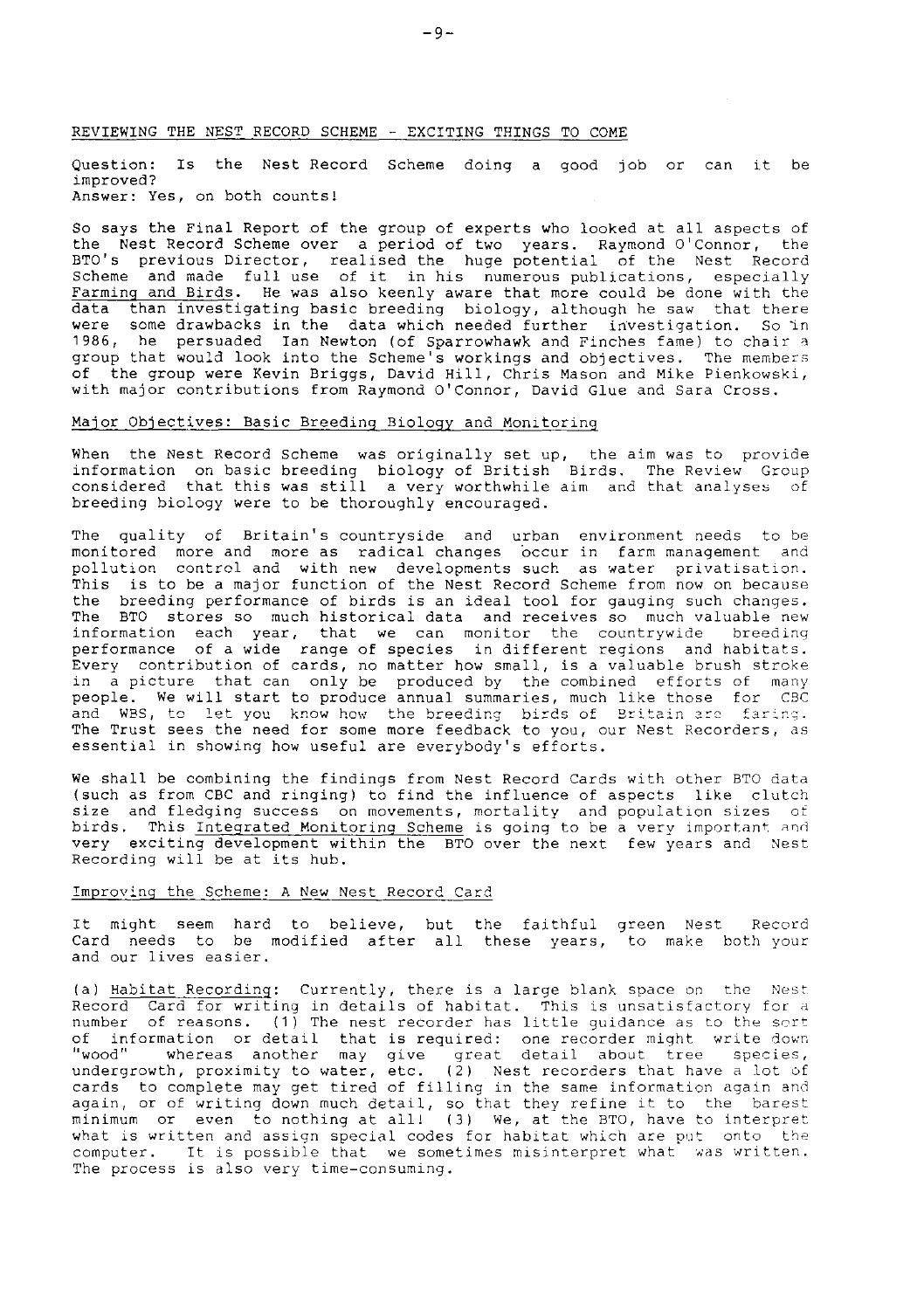The solution seems simple. We need a habitat coding system which allows standardisation throughout the country. Time will be saved because recorders will just cross numbers off the back of the card, that correspond to a<br>habitat. For instance: 1,2,4,3 would refer to "Woodland" + "Coniferous" + "Mature plantation" + "Sparse Shrubs". To help you remember these codes we<br>will provide a plasticised coding card, for easy reference. At the BTO, life<br>will be much easier because we will let the computer "read" the inform autonatically. We will then be able to process a lot nore information and produce more results each year. Good Newst

Of course, for species names of plants and for those habitats that do not fit into the standardised system, we will still provide a space for extra descriptions.

(b) Nest Site, Stage and Activity Codes: A similar train of thought has led the BTO to design a tick-box system for nest site, with the twin benefits of speed for you and quick computer input for us. Finally it seems sensible to introduce some easily remembered codes to describe the stage of the nest or young and the activity of the parents. For exanple: CO for cold eggs, wA for warm eggs, NA for naked young , DO for downy young etc, These codes will also be on the handy plasticised card,

A PROTOTYPE NEW NEST RECORD CARD IS BEING FIELD-TESTED THIS YEAR, IN THE MEAN TIME THE GOOD OLD GREEN NEST RECORD CARD WILL CONTINUE TO BE OUR VALUABLE WORKHORSE.

## Food for Thouqht

The Review Group also discussed various other interesting questions, for example: (a) What is the effect of the drop-off in recording effort late in the season? This is a subject which Peter G. Davis of Surrey thinks should be tackled urgently. He has evidence, from his specialist studies, o<br>previously unsuspected levels of double and triple brooding in Stonechat<br>Dartford Warbler and Woodlark. (b) Are those nests which are most easil found, the most vulnerable to predation? (c) what is the effect on nest success of the number of visits to nests by recorders? Work by Raymond  $3'$ Connor suggested that there is none. (d) How do the results from Nest Record Cards compare with studies by specialist workers? (e) What is the effect on our overall figures of breeding success, of increasing amounts of recording at nest-boxes?

These and other questions were posed by the review group and will be a source of nany interesting studies in the future. But one thing was certain: Contributing to the Nest Record Scheme is very valuable and will continue to provide unique information of importance in an ever widening variety of ways. THANK YOU FOR ALL YOUR EFFORTS.

### ANALYSES OF NEST RECORD CARDS

Ornithologists using Nest Record Cards have been amazingly productive over the years. Since David Lack's ground-breaking paper on Robins in 1946 (in British Birds), there have been 105 publications which contain analyses of Nest Record Card data. Raymond O'Connor, our previous Director, was the most prolific analyst with 10 publications, followed by Robert Morgan (9), David Glue and David Lack (8 each). Amateur ornithologists (literally those who study birds for the sheer love of the subject) have made very useful. contributions in the study of Nest Record Cards. Given the large number of unfunded studies underway at the moment (see Nest Record News No.4) amateurs will continue to make important additions to our knowledge of breeding birds for many years to come. The total number of studies in progress at the moment is 49.

#### New projects

In 1988, all the new analyses bar one have been proposed for non-passerines. (Surely passerines are interesting too!) Mike Shrubb is turning to Kestrels,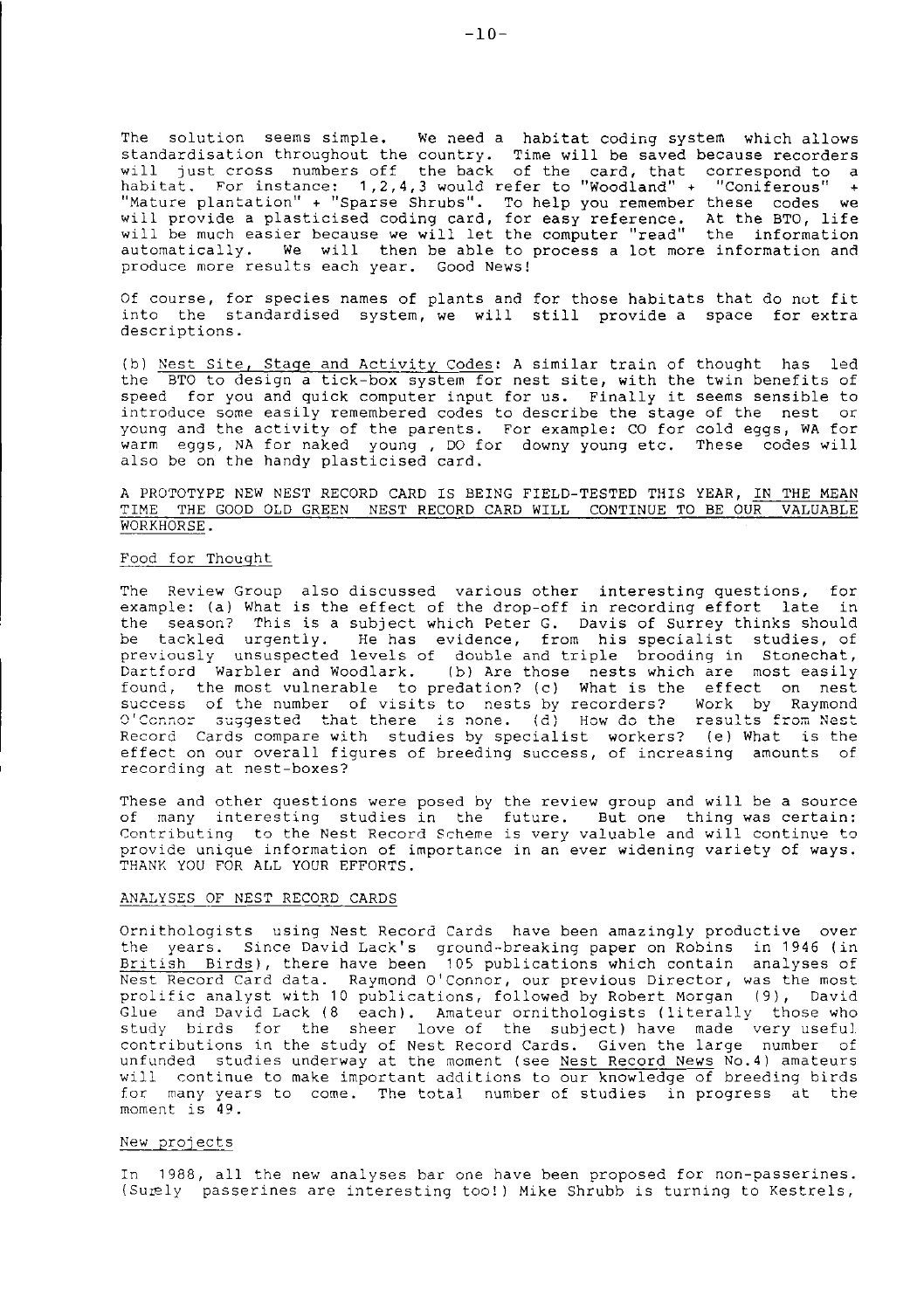having completed a very lnteresting analysis of Lapwings (which has been submitted to a Journal for publication). Now he is looking at the possible effects of mercuric seed dressings on Kestrels, in addition to having an interest in their types of nest sites. Our own Caroline Stockley has begun a general study of the Hobby cards. John Cayford of the RSPB is using Nest Record Cards in hls study of breeding success by Barn Owls in Suffolk. Two doctoral students from Glasgow University, Graham Austin and Chris Thomas, are looking at the Buzzard and Raven data sets respectively. They will look<br>at these carrion feeding species to investigate what are the effects o: changing landuse in the uplands, particularly with respect to afforestation and changes in sheep farming.

Waterbirds and gamebirds are being investigated in some detail. Graham EIIiott and Philip Bayel of the RSPB have looked at the Black-necked Grebe and Bittern cards respectively. They need all the information they can get for conserving these species. Tony Fox of the Wildfowl Trust intends to<br>examine the breeding ecology of British ducks and has begun with Teal and Shoveler. PauI Johnson found a shelduck using a cylindrical straw bale as a nesting site, and was so intrigued that he decided to look at the nest sites<br>recorded by other contributors to the Scheme. Finally, Peter Robertson at<br>The Game Conservancy is carrying on David Hill's studies of the P is widening his interests to include Grey and Red-legged Partridges.

### What about you?

Analysing Nest Record Cards is interesting, challenging and rewarding. If you would like to get to know a particular species better and fancy analysing a set of Nest Record Cards, please don't hesitate to contact Hunphrey Crick or David GIue. we will be pleased to give you advice and help in planning, analysis and writing up your study.

#### RECORDING OWLS: NoT JUST A HoOT!

The BTO is currently carrying out a project on the population dynamics of Barn and Tawny Owls, integrating data on the birds' breeding performance from Nest Records with those on survival and dispersal from the Ringing Scheme. The project has two main aims: firstly to investigate the factors that affect owl numbers and secondly to establish a baseline for their future monitoring<br>It involves an analysis of all the BTO's historic owl data gathered over the last 40 years (many thanks to all contributors – carry on the good work)<br>together with the collection of new detailed data to allow a close examination of breeding performance. Further information on this detailed nest recording and the study in general is available from Steve Percival at the BTO. Anyone wishing to take part, even with only a few owl nests, would<br>be most welcome and could make a valuable contribution to the project.

### SENDING IN YOUR CARDS

Please send all completed cards in one batch as soon as your fieldwor useful material for articles prepared for <u>BTO News</u>. Cards can be hande<br>directly to staff, if you are passing Beech Grove, or if you plan to atten one of ihe BTO's conferences, <u>News</u>). Early batches of cards and comments throughout the season provid<br>useful material for articles prepared for <u>BTO News</u>. Cards can be hande<br>directly to staff, if you are passing Beech Grove, or if you pla if you want them to be included in next year's

PLEASE ENSURE THAT YOUR CARDS ARRIVE IN ONE PIECE BY BINDING THEM WITH RUBBER BANDS OR STRING, BEFORE PLACING THEM IN A POLYTHENE BAG AND PAPER WRAPPING WITH A BOLDLY MARKED ADDRESS LABEL. Many thanks. It is always tragic when cards go missing in the post due to flimsy packaging. Ordinary envelopes are not strong enough to take more than 20 cards; padded envelopes are much more suitable. Please don't let your hard-won data be lost like this.